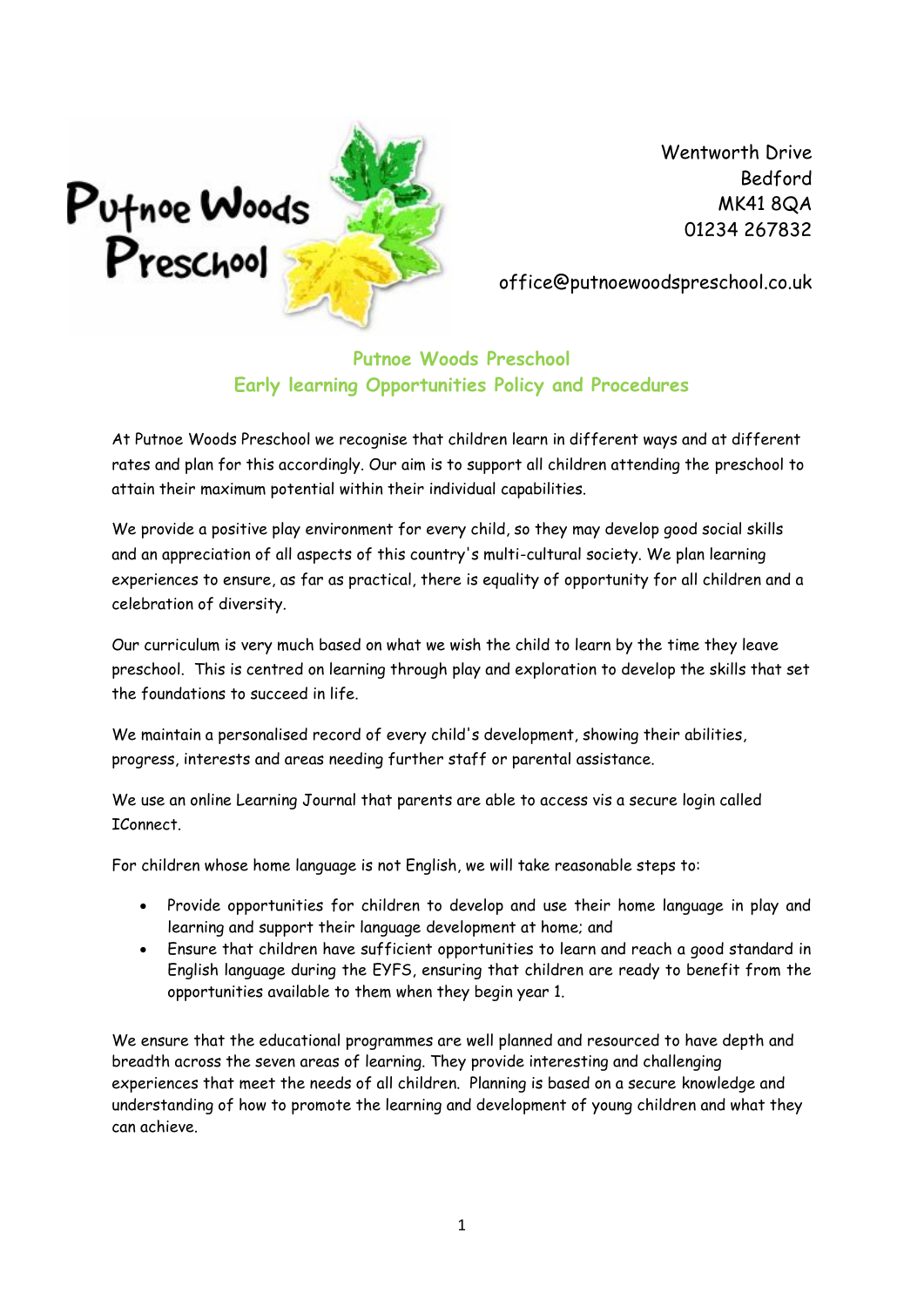

office@putnoewoodspreschool.co.uk

We implement the Early Years Foundation Stage (EYFS) set by the Department for Education that sets standards to ensure all children learn and develop well. We support and enhance children's learning and development holistically through play-based activities. We review all aspects of learning and development and ensure a flexible approach is maintained, which responds quickly to children's learning and developmental needs. We develop tailor-made activities based on observations which inform future planning and draw on children's needs and interests. This is promoted through a balance of adult-led and child-initiated opportunities both indoors and outdoors.

Direct observation is supplemented by a range of other evidence to evaluate the impact that practitioners have on the progress children make in their learning including:

- Spotlight assessment on entry, including parental contributions
- two-year-old progress checks (where applicable)
- Integrated Reviews with Health Visitors at 3 years
- on-going (formative) Spotlight assessments every 6 months, including any parental contributions
- the Early Years Foundation Stage Profile (where applicable) or any other summative assessment when children leave.

We acknowledge parents as primary educators and encourage parental involvement as outlined in our Parents and Carers as Partners policy. We build strong home links in order to enhance and extend children's learning both within the nursery environment and in the child's home.

We share information about the EYFS curriculum with parents and signpost them to further support via the following websites:

[www.foundationyears.org.uk/](http://www.foundationyears.org.uk/)

[www.education.gov.uk/schools/teachingandlearning/curriculum/a0068102/early-years](http://www.education.gov.uk/schools/teachingandlearning/curriculum/a0068102/early-years-foundation-stage-eyfs)[foundation-stage-eyfs](http://www.education.gov.uk/schools/teachingandlearning/curriculum/a0068102/early-years-foundation-stage-eyfs)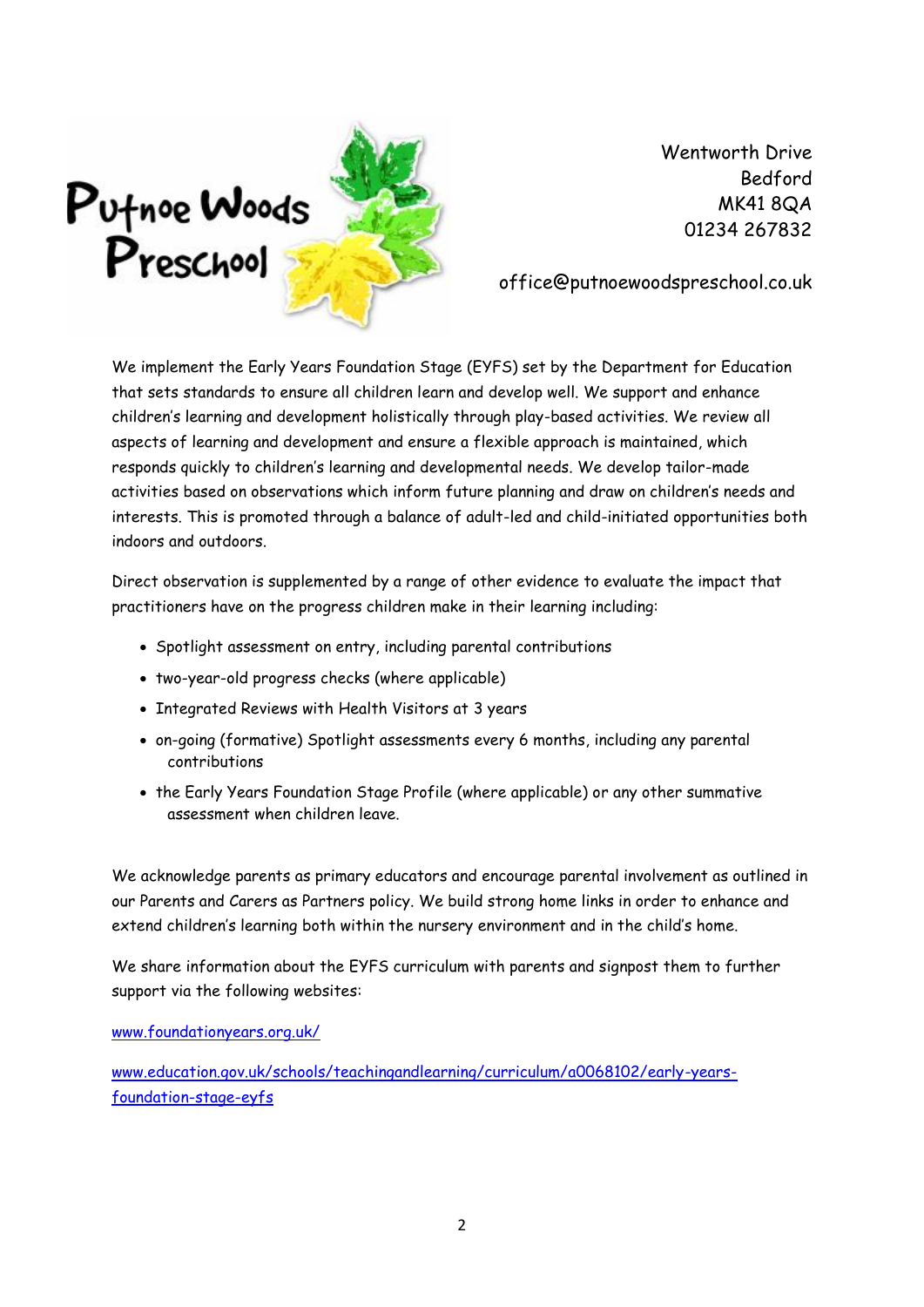

office@putnoewoodspreschool.co.uk

## **This policy is in compliance with GDPR (General Data Protection Regulations) May 2018**

**Putnoe Woods is committed to safeguarding and promoting the welfare of children and young people, employees, students, volunteers, trustees and parents and expects all staff and volunteers to share this commitment.**

| Date of Policy: | Created By: |  |
|-----------------|-------------|--|
| September 2014  | Jo Skelton  |  |
|                 |             |  |

| <b>Review Date</b> | Amendments<br>Reviewer |                           |  |
|--------------------|------------------------|---------------------------|--|
|                    | Jo Skelton             |                           |  |
| September 2015     |                        |                           |  |
|                    | Jo Skelton             |                           |  |
| September 2016     |                        |                           |  |
|                    | Jo Skelton             | We use an online          |  |
| September 2017     |                        | Learning Journal that     |  |
|                    |                        | parents are able to       |  |
|                    |                        | access vis a secure login |  |
|                    |                        | called IConnect.          |  |
| May 2018           | Jo Skelton             | GDPR statement added      |  |
| November 2019      | Nikki Adams            | New email address         |  |